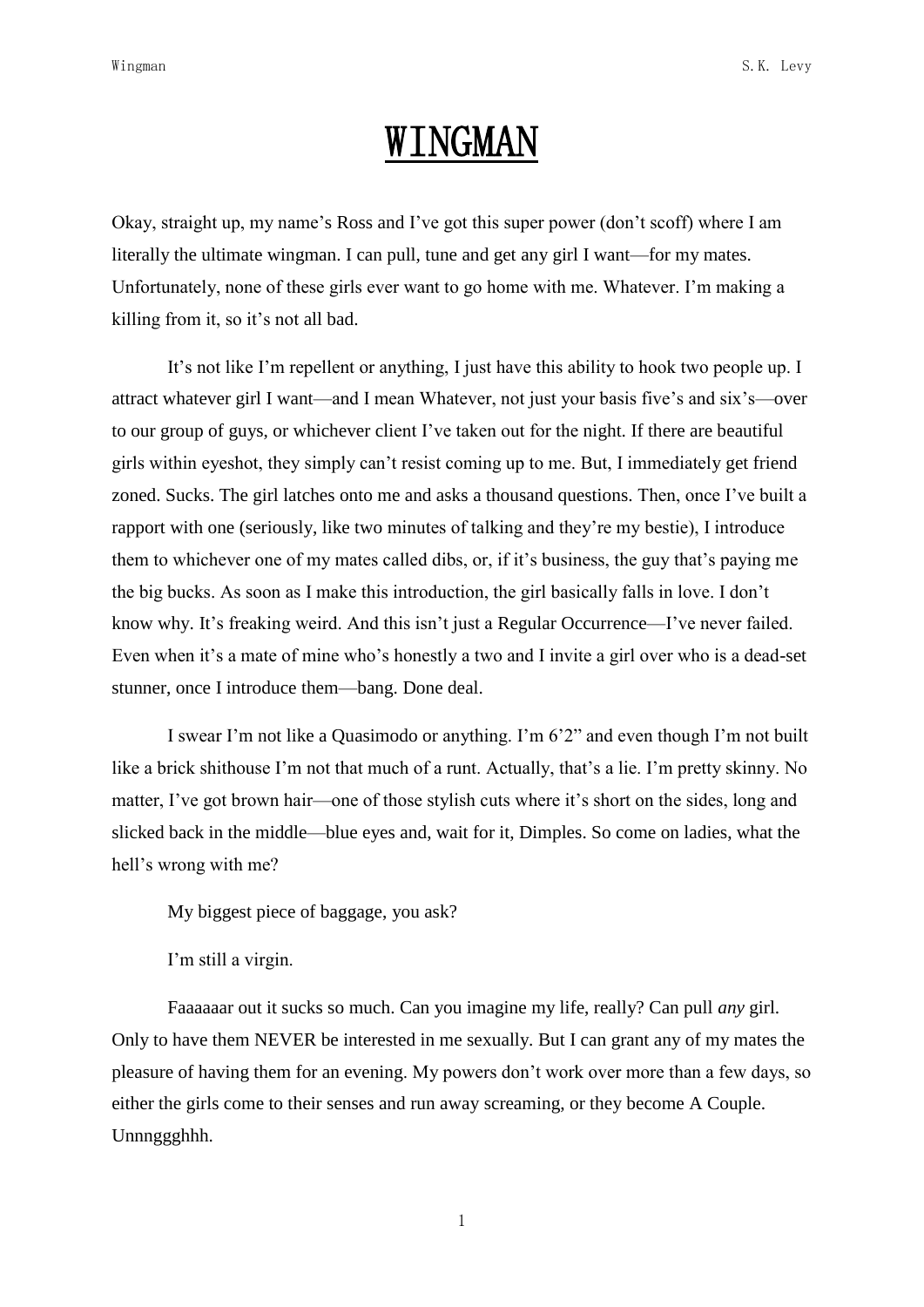Being the computer genius that I am, I decided that I"d market my talent online. At first business was slow. Seriously, as if you"d believe some guy could pull any girl for you unless he looked like Henry Cavill. So I got my mates to do some testimonials and spread the word. Gradually I booked more and more clients. Now I"m swamped with dudes wanting me to pick up girls for them.

At first I kind of thought I was being a Massive Douchebag. Objectifying women, using my powers to take away their free will etcetera, etcetera. I sound like a typical jock or some shit. The truth is that I started doing it for my friends who just had no luck with girls and were terrified of any Female Contact. It helped boost their confidence and self-esteem. That's how I marketed myself—for the guys who have no luck with women, I am your man! And it started out that way. But then the high rollers came to town. The guys who make ridiculous amounts of money and hire me to go out with them once a week to pick up. These are the guys who aren't ugly, but they probably aren't a girl's first choice either. And they have confidence in spades—it's the money. This in itself is a turn-off for girls—average guy saunters over and treats them like shit, acting like he's god's gift to women and all that. These guys usually end up buying their sex off the street or picking up gold diggers. I, on the other hand, can provide them with a smorgasbord of women to choose from and it *feels* genuine, if only for a limited amount of time.

Please don"t judge me. I hate it. But I don"t know how to stop. I took on a few of these rich-arse clients because my bank account was down to two digits. Once I"d had a taste of these money-bags I stopped taking them on. Word spread that I was only in the business for guys that genuinely needed help. So now my inbox is flooded with emails, everyone claiming to struggle with that dreaded Woman Species. Half of them are fake. Just those high rollers bullshitting me. But I can"t tell until I meet them. So I gave up. I take on whichever clients I think are actually desperate when I get the chance, and go out with The Regulars each week.

Tonight I"m wingmaning Martin. And no, he"s not one of the strugglers, despite his name. He's a dick. But he pays *so-ho* well. For one night's work, which is only about two hours, I get \$500 cash in hand.

So I"ve suited up, classic tonight—black pants, jacket and slim tie with a white shirt and am heading to some fancy restaurant in the city for dinner. Just hopped in my car and the drive"s about ten minutes, so, in the interim, I"ll walk you through my usual week of clients.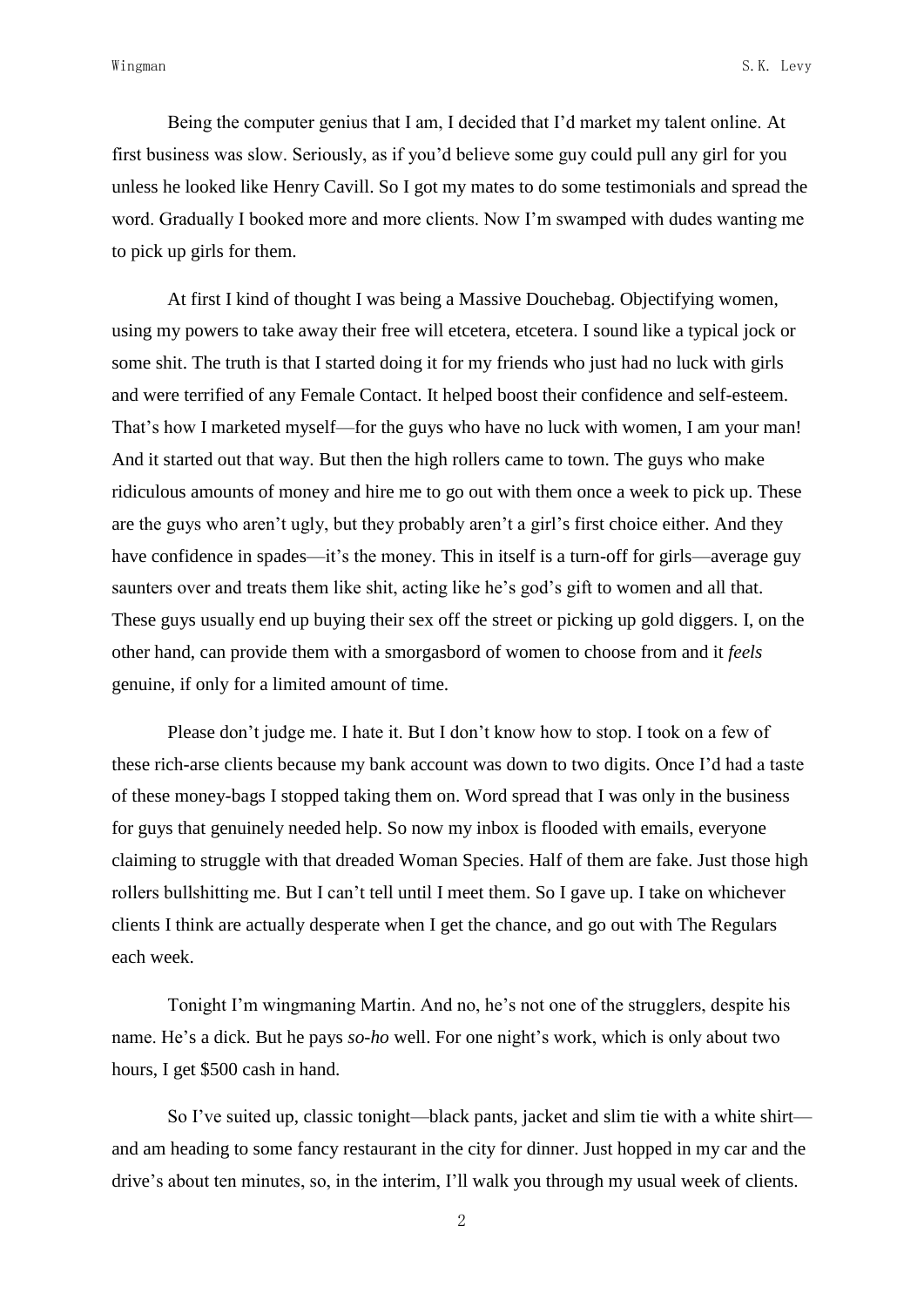Monday morning—brunch with Tom. Pay: \$500.

We usually hit up a cafe, grab some type of Brie And Smoked Salmon Panini and I introduce him to one of the waitresses. We tend to only visit each cafe once. Heh.

Monday evening—I save this time for newbie's. Pay: \$200.

We go to dinner and the choice is entirely up to the newbie. 'Cause you've got to think these things through. If I said, 'Hey man, let's meet at this wicked Thai place,' and the guy isn't that attracted to Thai girls, then I've just wasted his time. The origin of the cuisine usually dictates the waitress" nationality. *Usually*. Better to play it safe though.

Tuesday midday—lunch with Chris. Pay: \$500.

Chris is alright, I suppose. He"s not arrogant, he"s just... odd. Like, you-couldpossibly-be-a-serial-killer, odd. So we go to this underground music store where goth and emo kids hang out. Chris is twenty-eight. For my own bloody piece of mind I won"t go near anyone under eighteen. But Chris likes them young, white, alternative and skinny.

```
Tuesday evening—dinner with Tao. Pay: $500.
```
He"s out here for business, six months or so. Originally from Hong Kong. He"ll take anything that breathes. Easily done.

Wednesday morning—brunch with Andrew. Pay: \$500.

Andrew"s cool. He was actually a genuine sucker with girls. Coincidentally he has money. We are both happy.

Wednesday evening—clubbing with Julie. Pay: \$100 (I like Julie).

Yes A Girl. Ohhh my lord. Julie is fun. She's beautiful, but not confident at all. She also tends to wig out of situations that might turn out to be awesome. We go to this gay club that"s always pumping on a Wednesday for some strange reason. We grab drinks, talk and dance until she spots someone who takes her fancy. Julie hates taking advantage of these girls. But she"s only ever been with women from me introducing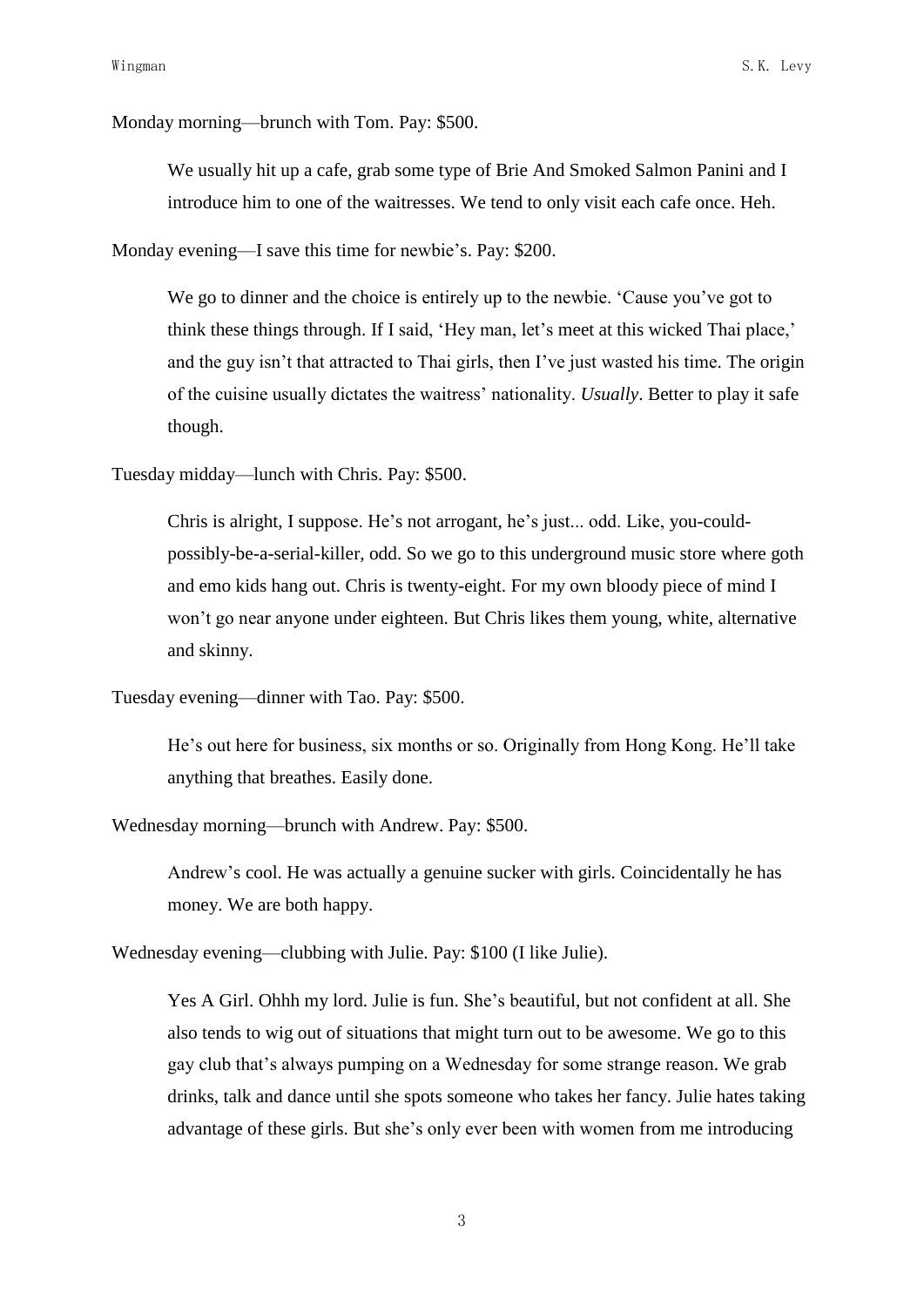them to her. It's so nice to see her self-esteem growing. Soon she'll realise she won't need me at all. I"ll miss her, but she never needed me in the first place.

Thursday midday—same deal as Monday evening, newbie time. Pay: \$200.

Thursday evening—dinner with Jonathon. Pay: \$500.

Jonathon is tolerable. Likes older women—cougars. Mid-thirties, single, look amazing for their age and desperate. It's his thing.

Thursday night—clubbing with Luke. Pay: \$500 (I"m a busy bee from Thursday on).

Luke is the definition of Male Douchebag. I"m going to get rid of him soon. He treats women like pieces of meat. Actually, I"ll text him now. Sorry dude, you"ll have to fend for yourself.

Friday midday—lunch with Scott. Pay: \$500.

So we go to a karaoke bar thing and he *always* gets me to pick up the same girl. He"s totally in love. And it seems to be unrequited. Poor guy. He"s not that bad.

Friday evening—Mates! No pay, obviously.

Yeah just the usual, hanging with the boys, dinner and drinks, beautiful waitress, introduce, can already hear the foreplay. Blah blah BLEH.

Friday night—clubbing with Matt. Pay: \$500.

Matt equals super nerd. He's that exact stereotype you have in your head right now, I swear, the hair, the glasses, the outfit, the demeanour—it just screams I AM A VIRGIN. Even though he"s not—anymore—thanks to yours truly.

Saturday midday—lunch with James. Pay: \$500.

James is, um, large. And sweaty. He needs me.

Saturday evening—dinner with Martin. Pay: \$500.

And here we are! Yep, it's Saturday night and I'm going to dinner with A Guy. My life in a nutshell.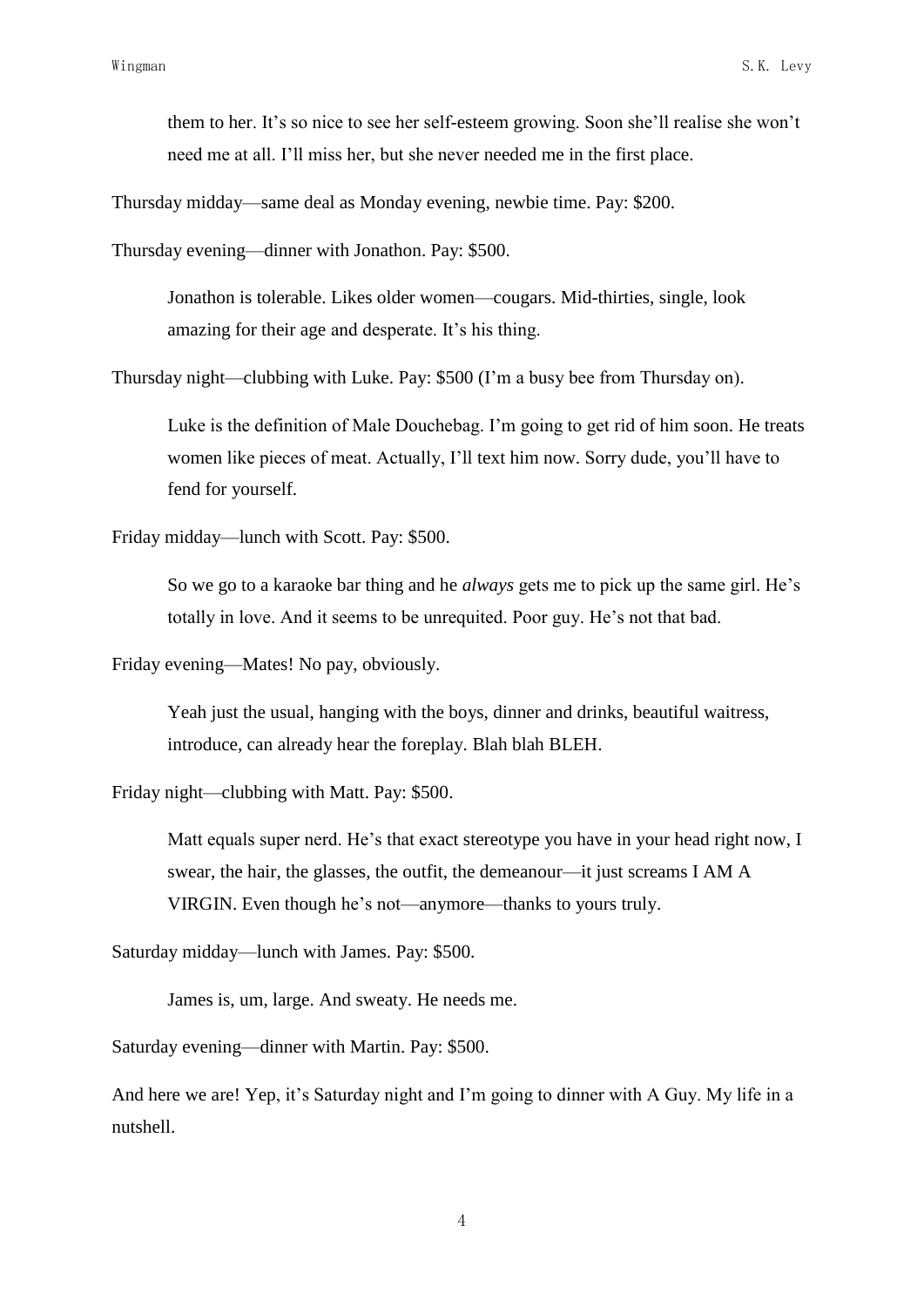Anyway, if you"re any good at maths you would have calculated that already I"m on \$5,500 a week. And after Martin, I have one more client who also pays \$500 a pop. So, I"m on six grand a week. I have a Really Nice place.

Let's see where Martin's booked for tonight. *L'affamé*... my mediocre French translates that as "the hungry one." Knowing Martin, that will be in the metaphorical sense.

"Hey, Ross, my man! How are you?" the aforementioned dick greets me.

"Hey, nice place," I reply, gesturing to the restaurant that he"s steering me towards.

"Yeah, came here the other night for a business meeting and there"s this waitress... Jeez, you"ve got to see her, hot as anything." He holds his hands in front of his pecks, squeezing imaginary boobs.

"You couldn"t get her number on your own?" I ask, not even trying to hide my dislike of the guy. Hey, he totally knows it.

"It would have been unprofessional for me to try in that environment," he says, although I can see through his lie. He"s bloody persistent with the women he wants.

"Yeah, didn't think of that," I say, just to placate him.

We're inside now, about to be greeted by the person who greets you at restaurants. I go out for dinner so much, why can I not remember what this person is called?

"Reservation at eight for Martin," Martin says, as though he is a Very Important Person.

"Right this way, gentlemen," the people greeter says, giving us a polite smile and swishing around in a practiced turn.

"She can be for next week," Martin whispers to me as we are shown to our table, not taking his eyes off her arse.

I grimace. Right now, I really hate myself.

"Let's just focus on the girl you came here to see for now, okay?" I say as the people greeter leaves.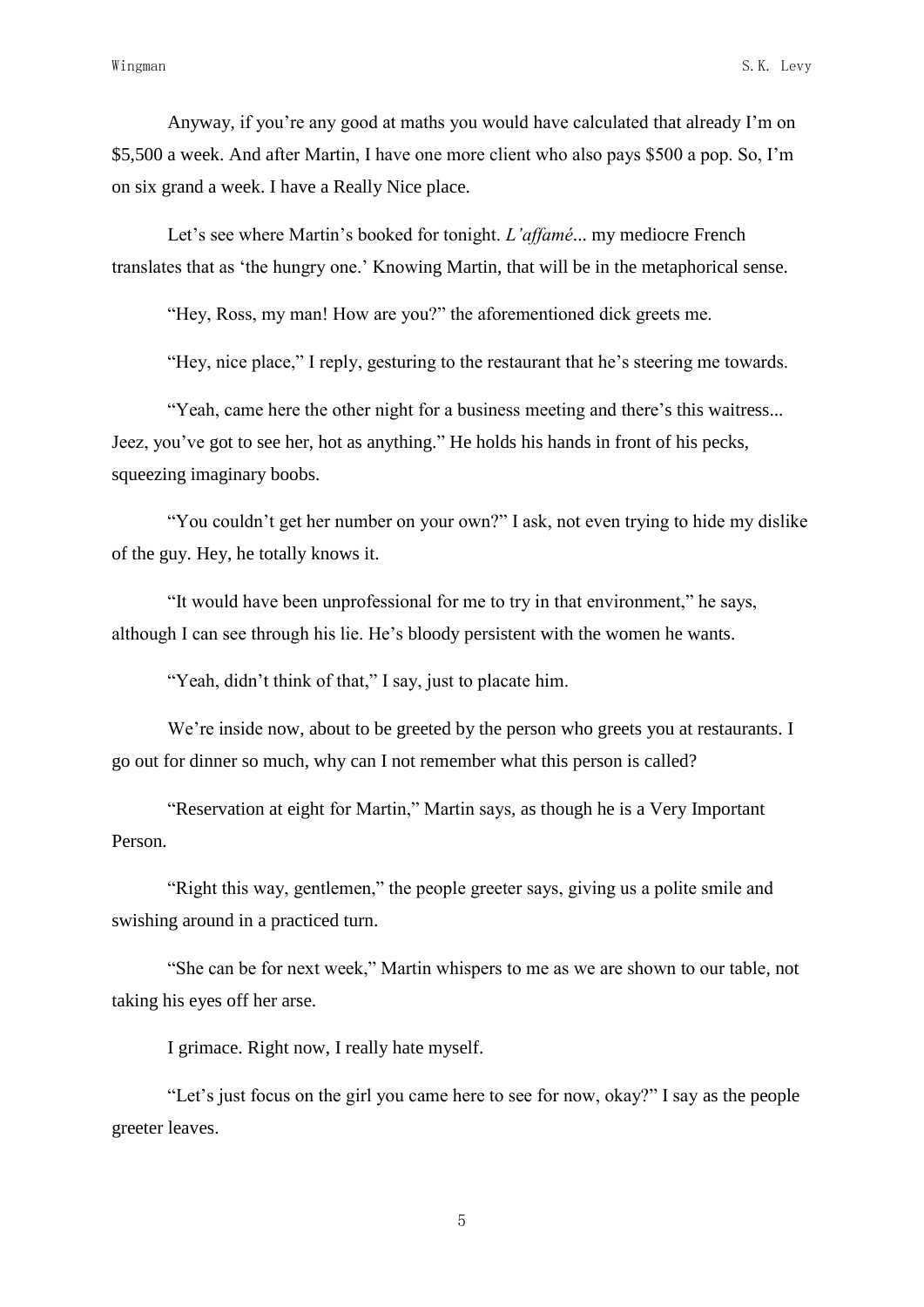We sit in silence as we each contemplate the menu. It used to be awkward, but after so many nights out together, we"re used to it.

"That's the one," Martin says, interrupting our reticence.

I turn to my right and see a waitress walking towards our table. She"s definitely Martin's type. Heavy make-up, fake hair, fake boobs. She looks out of place in this restaurant, even though I can tell she"s toned down the hair and make-up for work.

"Good evening gentlemen, what will you be drinking this evening?" she asks.

"A bottle of Moët," Martin says.

I almost, *almost*, face-palm myself and groan out loud. Champagne? Really?

"Could we look any more gay, Martin?" I ask as the waitress smiles and walks away.

"I like champagne, and besides, you always get me the girl, so screw what anyone else here is thinking."

"Urgh," I grumble.

She returns not long after with our Moët and pours it with a sly smile. She totally thinks we"re Together.

"Are you ready to order?" she asks.

"Yes, I"ll have the duck," Martin says.

"I'll, uh," I hesitate, torn between two dishes.

"Make that two," Martin says. The waitress nods and walks away.

"What was that, man?" I ask, pissed that he ordered for me.

"You were taking too long. And the duck is delicious."

"Whatever," I say, standing up. I make my way toward the kitchen, where the waitress is placing our order, wanting to get this over with. "Hey," I say as I reach her.

She looks me up and down. "Did you want to change your meal preference?" she asks with an eyebrow raised.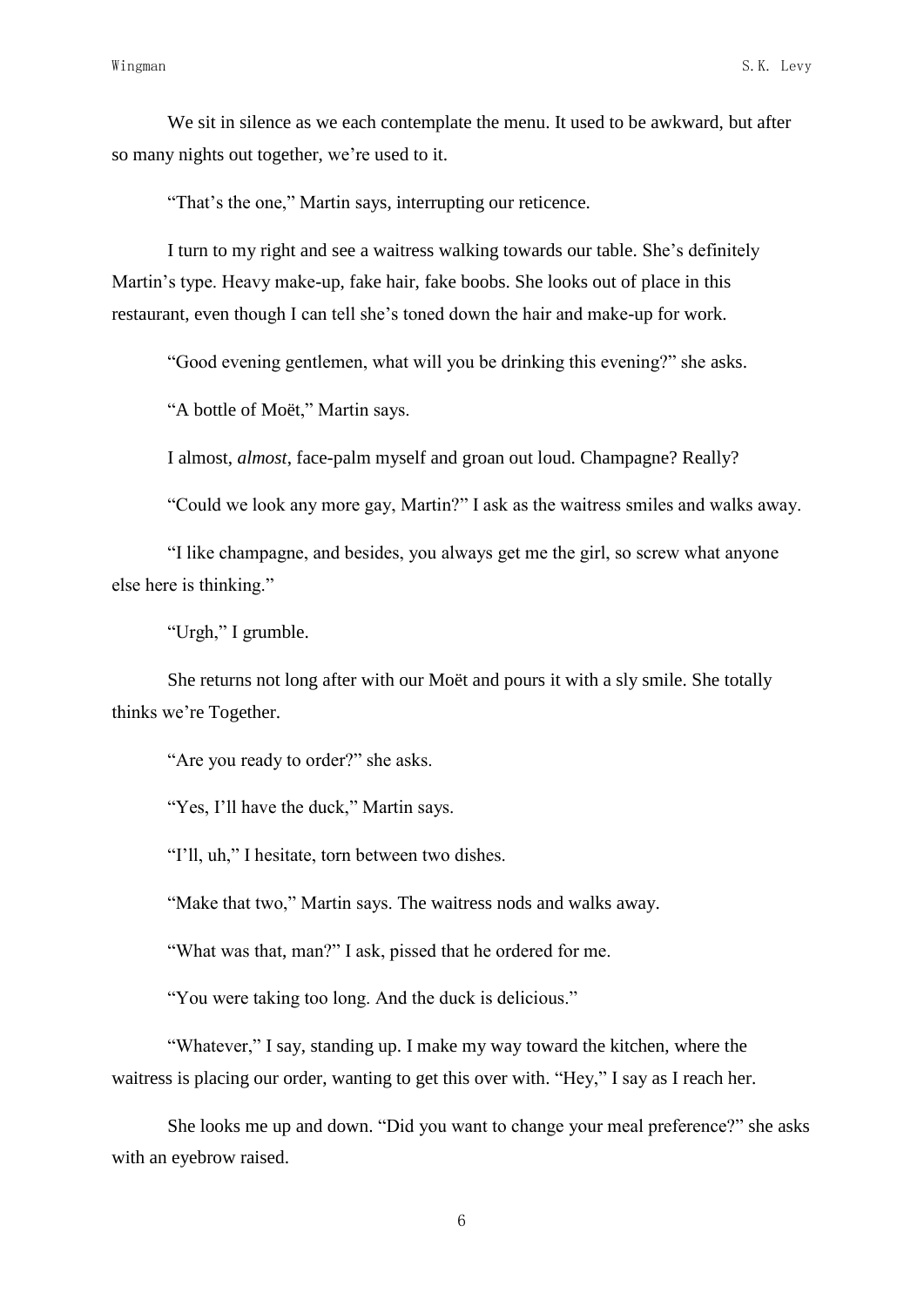"No, the duck will be fine thanks." I can see her pupils dilating. My magic is working. "What's your name?" she asks, pressing her hand to my forearm.

"I'm Ross," I reply. "You?"

"Cara"

"Nice to meet you, Cara."

"It"s so weird, I feel like I"ve met you before, or that I know you from somewhere," she says, laughing behind her words. I am *such* a charmer.

"Probably just a familiar face." I smile back at her. "Have you worked here for long?"

"No, just a few weeks now. I moved to the city not long ago. Where do you live? How old are you?"

"I live about ten minutes north of here and I"m twenty-four." They always ask so many questions. "What brought you here?"

"Oh, just my boyfriend," she says, waving in an offhanded manner.

Uh oh. Alarm bells. I am NOT a home-wrecker.

"Oh, cool. Well, I"ll let you get back to work then." I turn to leave but she grabs my arm.

"Wait, you seem, like, really awesome, I"d love to talk some more."

"You're at work." I let a hint of sarcasm enter my tone. "I wouldn't want to get you in trouble." I shrug off her grip and head back to my table. Martin looks at me with an expression of impatience. "Sorry, Martin, no can do with that one."

"What?" he asks, his eyes flash.

"She"s got a boyfriend," I reply.

"So?"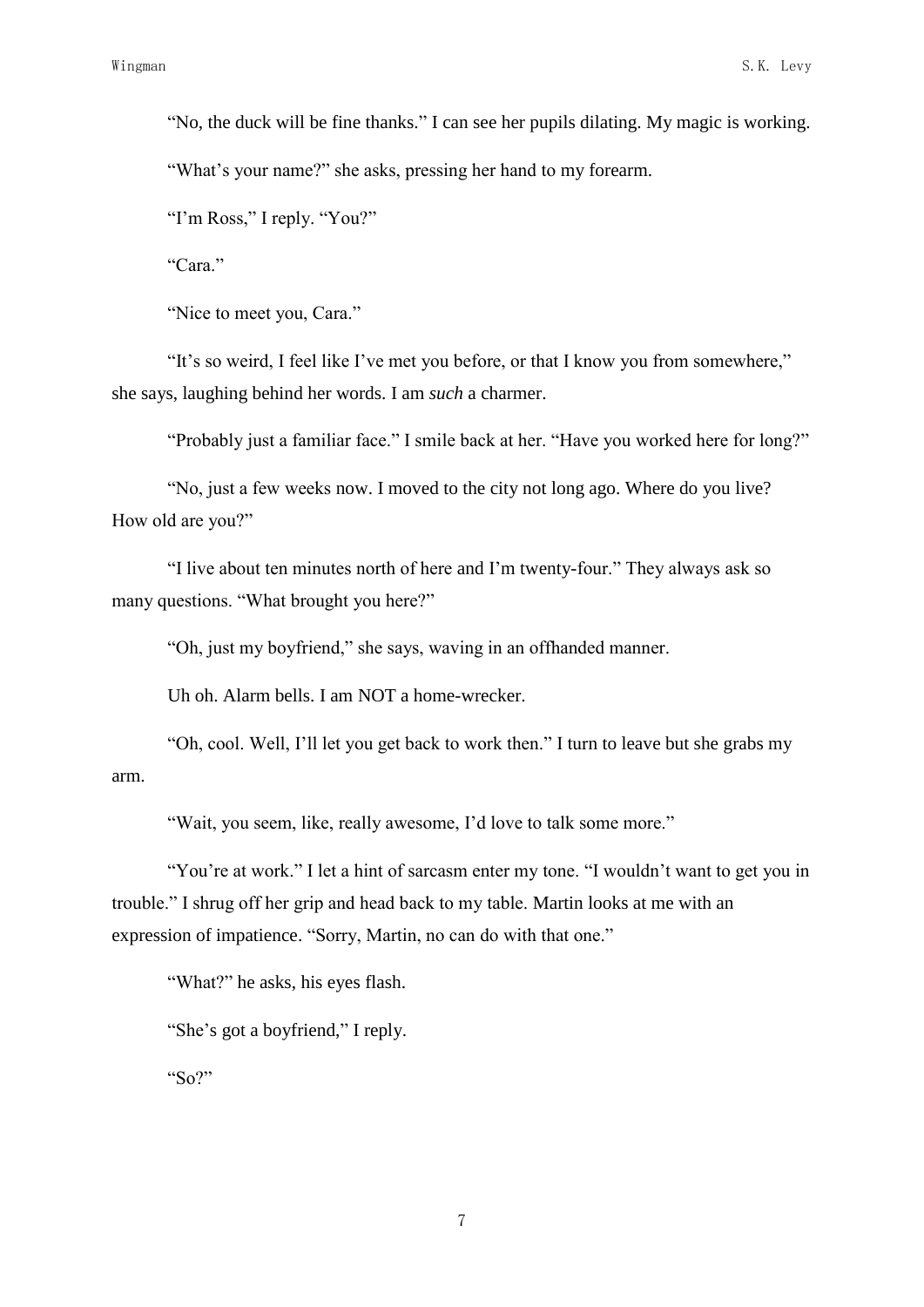"Look, when we first met, I gave you the ground rules. No one under eighteen, no one with a boyfriend, girlfriend, fiance or husband, or anyone that's high or drunk. And no virgins."

"Ross, come on, we"ve been doing this for ages, just this one time."

"No." I make sure my voice is firm.

"Jesus you can be a pussy."

"I just have morals and don"t treat women like they"re my property."

"Don"t get on your high horse, mate. You"re worse than me," Martin says, hackles raised.

"Oh yeah?" I counter, badly.

"Of course you are. You make money off taking away people"s free will."

"It"s not supposed to be like that," I say, trying to force some strength into my voice to make it sound convincing. I fail.

"Screw it then. I'll settle for the Maitre'd."

The fact that Martin knows what the people greeter is called just pushes me over the edge.

"No, actually, I"m done," I say in a dramatic tone. I throw the napkin on the table and leave, making sure that everyone thinks we're A Couple.

Once outside I feel a little better about myself. I just turned down a free dinner and \$500 because I stuck to my morals. But very quickly, that sense of relief disappears. I'm heading out clubbing in an hour and a half to take away some other helpless girl"s free will for another client.

I suppose that, at first, I didn"t let it get to me because no girl had ever shown an interest in me other than friendship. Even though Cara seemed keen just before, it's always just excitement. Whenever a girl interacts with me, no matter how flirtatious they come off, in their head it's always platonic. And I was sick of it. So I thought, 'Fuck it, I'll use my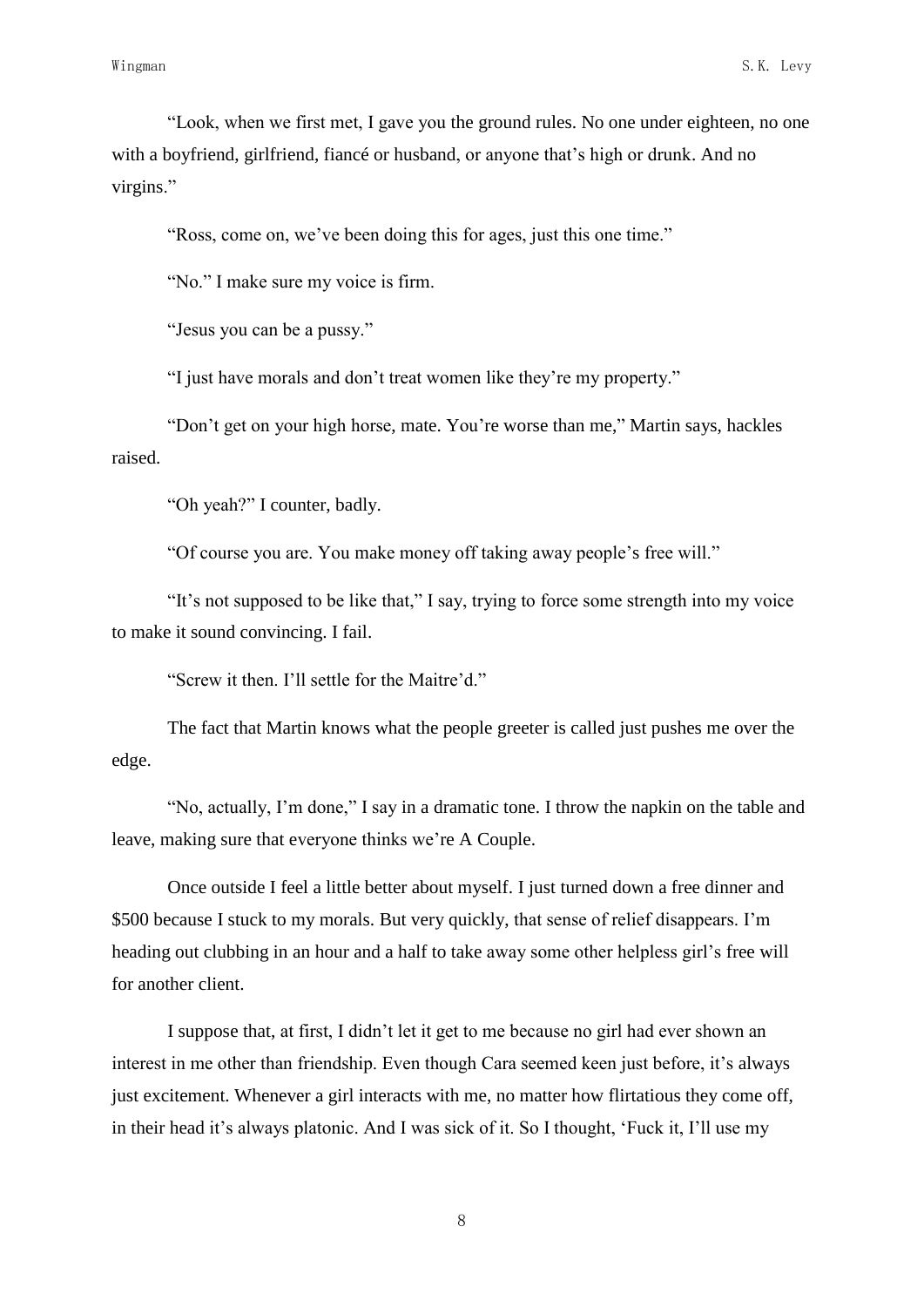powers to help my friends because girls *suck*." And even though I"m still sick of it, I"m realising that what I'm doing is wrong. And it's eating me alive.

I walk back to my car, pay the stupid ticket fee and screech out of the parking lot. I can"t stand Jason up, who"s my next client, because he"s my favourite, which is why he gets Saturday nights.

"Argh!" I yell. The sound fills the interior of my Evolution VIII. "I am such a dickhead, aren"t I?" I question myself out loud. I don"t answer though, it was rhetoric. And I am not insane.

I"ve got ages to kill until I meet Jason. I could go home, but I doubt I"d have the will power to force myself to come back. I make a right turn and at the same time turn up the stereo that's blasting *Major Lazer*'s new track. It's awesome. At the next red light I text Jason.

Hey, mate, want to meet up earlier, say in 30mins? Had a shitty day and could use a drinking buddy.

I know the city well and navigate the traffic and one way streets until I reach the car park closest to the club. Another ticket fee to pay. Yay. I check my phone as soon as I cut the engine.

Yeah no worries, Ross. I'll get ready now and meet you there at nine.

Oh thank god. I jump out and make my way to the club. It's just a regular one on the Harbour, nothing too exclusive. Jason is rich but you"d never know it, he plays everything down. Ten minutes later I"m at the bar ordering an Old Fashioned. I skol it quickly and order another. A girl sits down beside me. I glace at her then return to my drink. Then I look back. She is gorgeous. Blonde hair, bright blue eyes, tall but petite, innocent smile. I sigh and return my gaze to my Old Fashioned. I want to talk to her. I want to be a *normal* guy who could potentially have a wonderful conversation followed by me asking for her number and then taking her to dinner during the week. But I can"t. I can get that to happen for Jason. But not for me...

"Hey," someone nearby says to me. It's a girl. I'm used to it. I bet you the \$500 I'm going to get from Jason that her next words will be something close to, "You look familiar,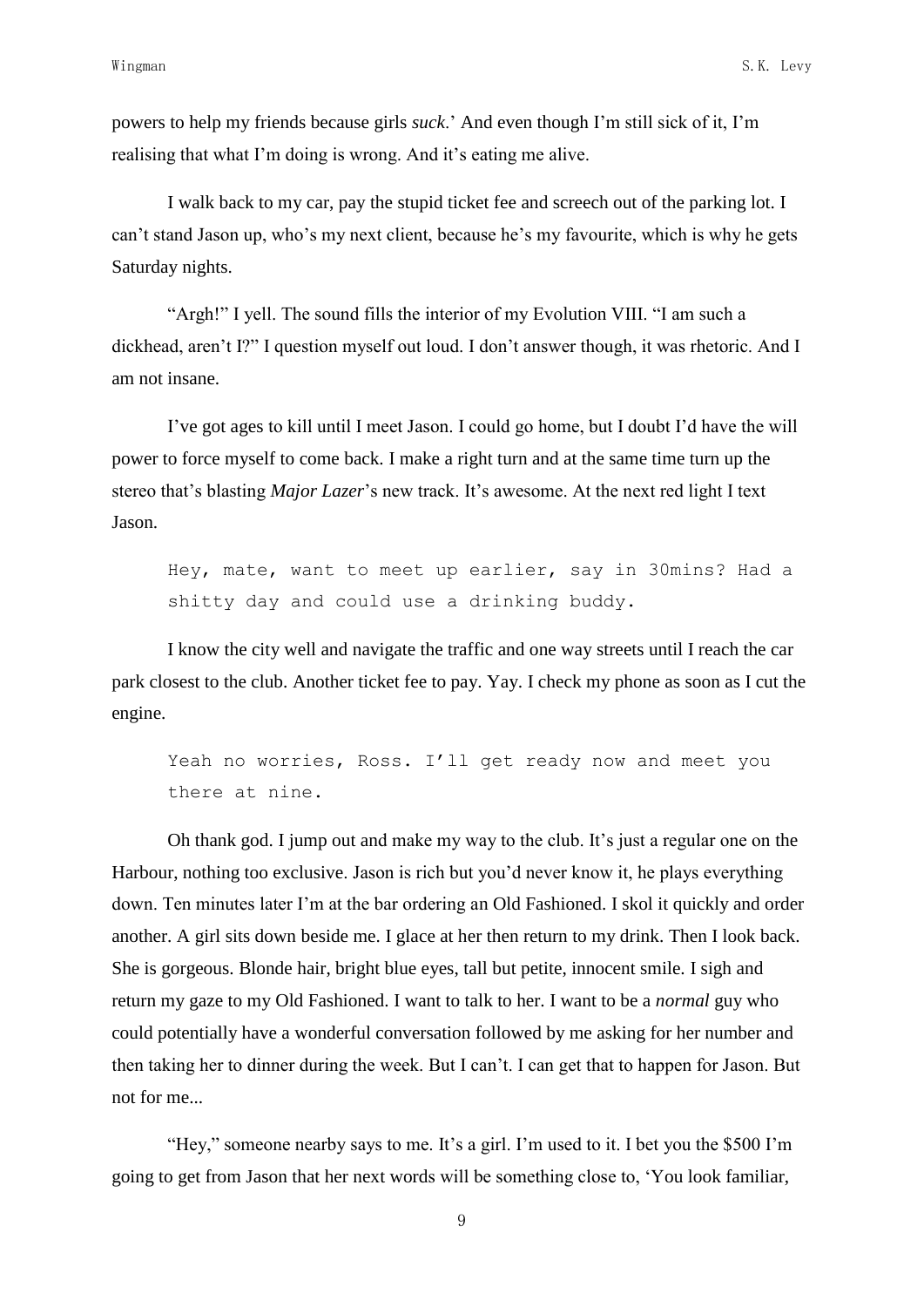do I know you?" So I just continue to swirl my drink and stare at the stained wood of the bar counter.

"Okay, fine, ignore me then," she says.

Now *that* gets my attention.

"Huh?" I turn to look at the girl. Oh my God. It's the beautiful one.

"Don"t worry about it," she says, her eyebrows scrunched together in annoyance.

"No, I"m sorry, I was just thinking and didn"t hear you at first," I lie.

"Hmm." She eyes me in an appraising manner. I feel scrutinised. I wait for her to continue. Surely she"s going to ask me more questions, latch onto me and want to be BFF"s. "Are you here on your own?"

"Uh, not for long, my friend"s coming soon."

"Cool." She sips her drink.

"What about you?" I ask, prompting her to continue. I"m sitting on edge here, waiting for the inevitable to happen.

"Same, friends are running late." She doesn"t even look at me when she speaks. I need to look into her eyes to see if her pupils are dilating or not. That is a tell-tale sign that a girl is under my wingman influence.

"What's your name?" I ask, swivelling around in my chair to face her. She still has her eyes locked on the entrance, so I brush my fingers over her shoulder to get her attention.

"Taylor," she says, turning to me. Her pupils are normal. "Yours?"

"Ross," I reply, breathless, shocked.

"Oh, my friends just got here," Taylor says, looking over towards the entrance again. "See you."

I watch as she walks away. Actually, for real, walking away from me. That hasn"t ever happened before. I am dumbfounded. And at that exact moment, Jason turns up.

"Hey, mate, what"s going on?" he asks, sitting on a stool beside me.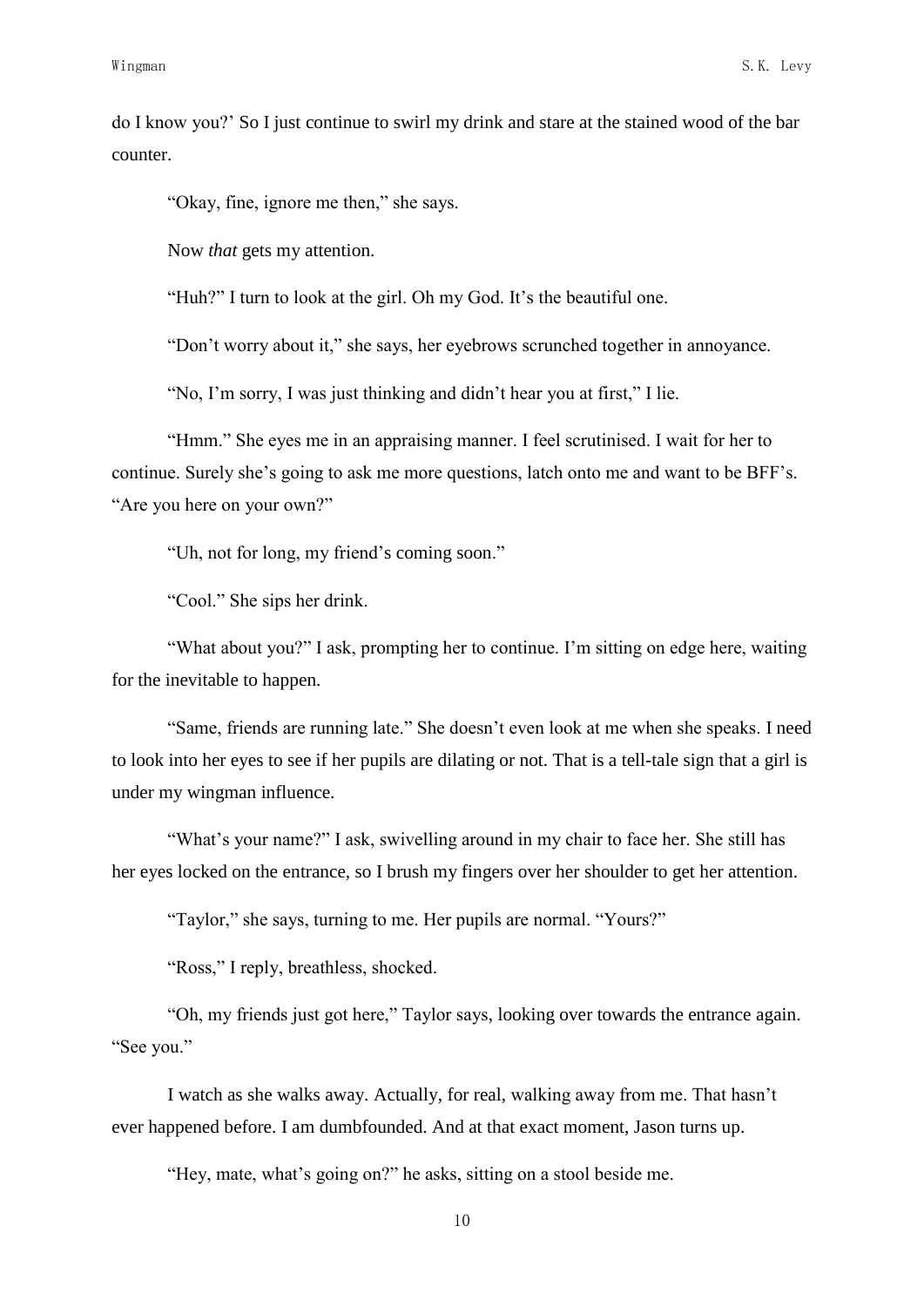"Just a shitty client before you," I say, watching Taylor approach her friends.

He orders a beer and another Old Fashioned for me. "Cheers," he says as we clink glasses. I swivel back around and take a sip. "What"d he do?"

"I"m definitely in the wrong business," I begin. "I hate what I do. And I hate ninety percent of the guys I help out—obviously you"re in the ten percent that I like. But it"s just snowballed into this massive business and I don"t know what else to do with my life. That last guy treats women like crap. He's an arrogant bastard and the only thing he's got going for him is his cash flow. He was trying to get me to pick up a girl for him who has a boyfriend and he called me a pussy when I refused. It's not the insult that got to me, it's just his attitude. So I basically dumped him as a client and walked out."

"Wow, that"s crazy," Jason replies. "I mean, of course you"re going to get dickheads in this business, you"ve got to expect that, but I thought you"d have enough people wanting to book you that you could pick and choose who you work for?"

"I do. But every one of them tells me their sap story about being terrified of girls just to book me. They all know my deal."

"Well at least you"re rid of that one," Jason says.

Yeah," I agree, draining my third drink. I'm only half invested in this conversation. I"m still wondering about that girl, Taylor.

"Hey, Ross," Jason begins.

"Yeah?"

"You aren"t the bad guy, you know that right?"

"I do not know that."

"How come I never see you going home with anyone, then?" he asks.

I've never told any of my clients that *I* can't pull girls. I mean, what type of image was I trying to sell when I started?

"Uh, well, that"s an interesting question," I say, looking into my empty glass.

"You don't have to tell me, it's fine, man."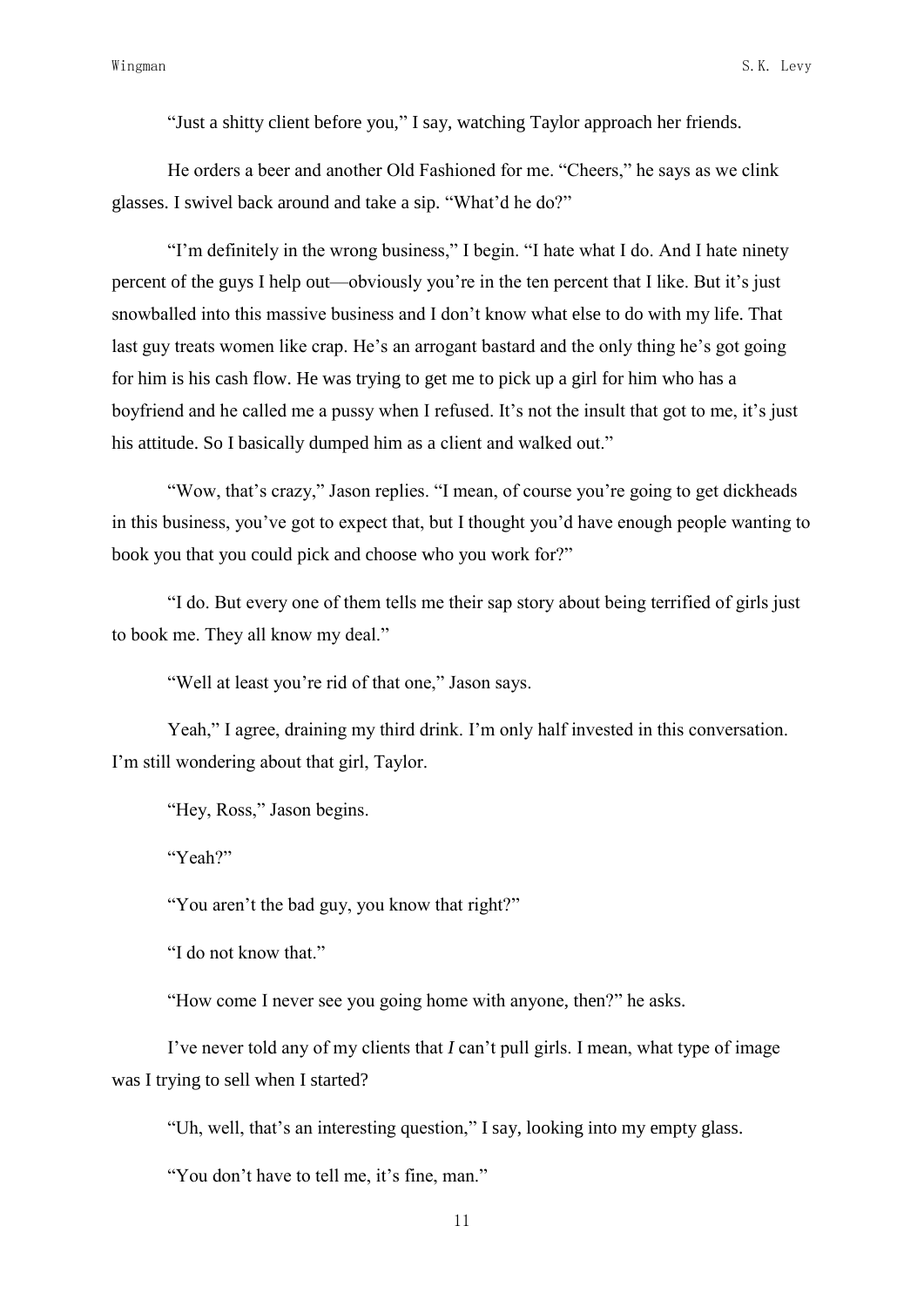That's what I like about Jason, he's respectful. "No, it's alright. My powers only work on other people."

"What? So you can"t get girls to fall for you?"

"Nope. Not at all. In fact, my powers backfire on me. All any girl ever wants to be is friends."

"Shit, that's ironic."

"Tell me about it."

"Have you ever *been* with anyone?" He sounds hesitant.

I don"t say anything. I order another drink. I drain it all. "Nope."

"Woah, so you are the ultimate wingman, but you"re a virgin?"

"Please don't say the 'V' word out loud."

"Sorry, Ross. That"s, ah, really unfortunate." Jason finishes his beer and orders another one. "Can I wingman for you tonight?"

"Thanks, but it won"t work. My mates have all tried it. The girls just end up wanting to befriend me and then I give in and let my influence spread through them so that they become attracted to my friends."

"Is it better for you to work alone?"

"Tried that too. Same deal, just make lots of friends."

"I think you need an early one tonight," Jason says.

"Nah it's cool, let's get you sorted."

"Okay but nice and quick, I don"t want you to hang around when you don"t want to be here."

"Thanks, mate. Have a look then."

Jason swivels around in the stool, scoping the crowd for a girl who"s his type. Now, I know I described Jason as respectful before, and I"m pretty sure that would have warranted a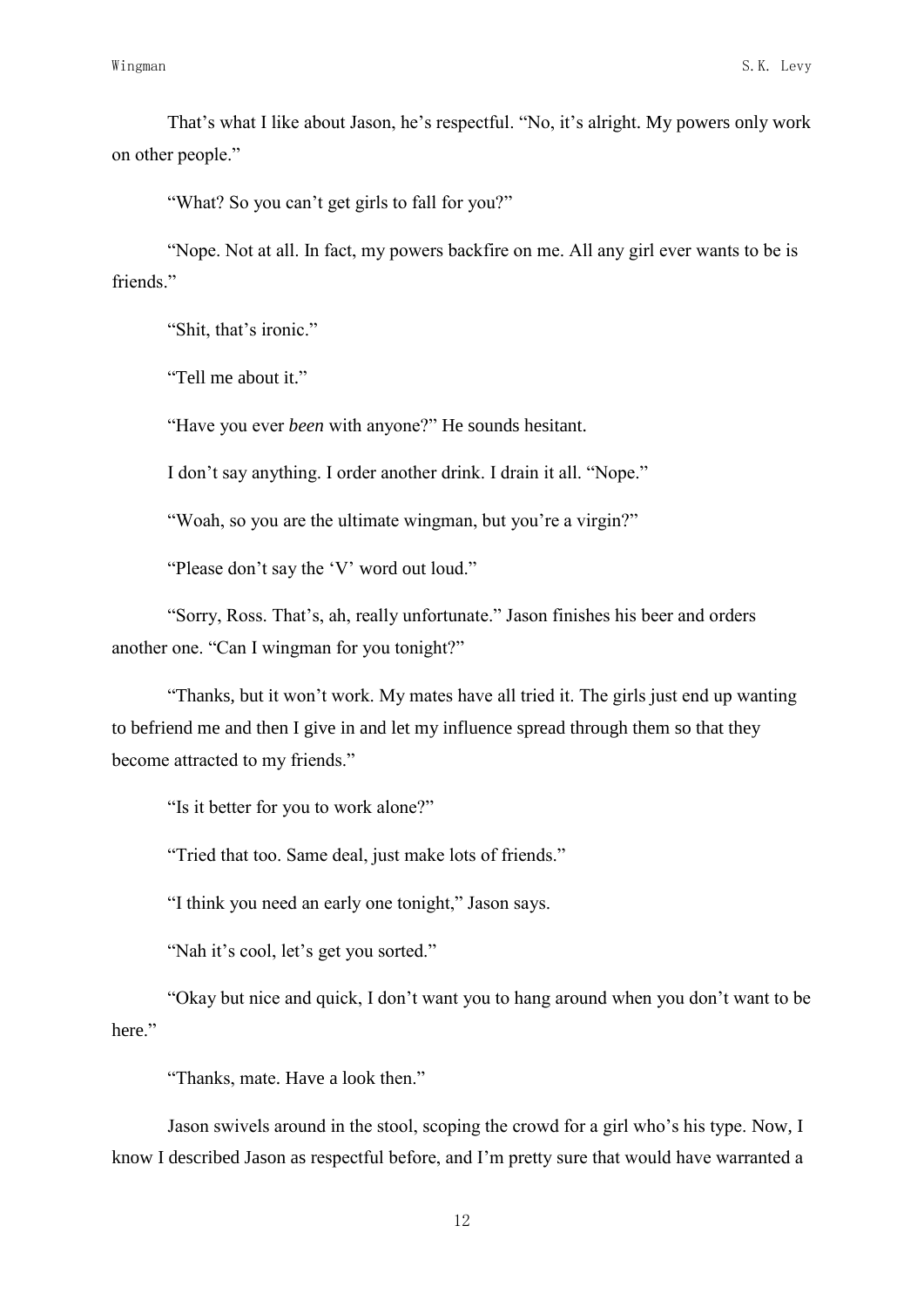few eyebrow raises, so let me explain. Jason will talk to the girl I introduce him to all night, get to know her and then drop her home. He won"t go in, even though the girls never fail to invite him. The next night he calls, and they talk on the phone for ages. Then, on the third night, he takes them out for dinner. If he likes them, he"ll take them home.

See? Even though he's still using my powers, he doesn't take advantage of the girls as much as most. He also tells me that each girl wants to continue seeing him after the week is up—my influence would have dissipated by then—so the girls really end up liking him. He"s not ready for anything serious, so doesn't lead any of them on. He's an average looking guy but his personality is awesome. The girls he chooses are always elegant and classy, ones that would probably consider themselves in a different league from him. But, after a few days together, they"re hooked onto his personality, and that has nothing to do with me. I just blind them for a little while so it gives him a chance to show them how much of a catch he is.

"She is so beautiful, that girl over there with the blonde hair, sitting in the group of four," Jason says, pointing over to the beer garden.

My heart drops. I know who he's picked without even having to turn around. Taylor.

"Sure thing," I mumble, standing and trudging over to the girls.

They"re sitting on chairs pulled into a circle. Taylor is facing away from me. When I get close, I grab a free chair and push it into the circle, sitting down in one fluid motion. I"m facing her, and I can see Jason at the bar. He smiles and then turns around, back to the bartender. The girls are all staring at me. I've just invaded their Female Only Circle.

"Sorry to intrude," I say, smiling in a reassuring way at them all. "My friend and I were trying to build up the courage to come and speak to you." Crap and a half line but my mind is pretty muddled, sitting in front of Taylor.

"Right," she says, crossing her legs.

"So what"s the most interesting thing you"ve done this week?" I ask her. The other three girls have already warmed to me. Their pupils are dilating. It's crazy how fast it works on everyone. But it"s not working on Taylor.

"I went skydiving," she says, like it"s something she does every day of the week.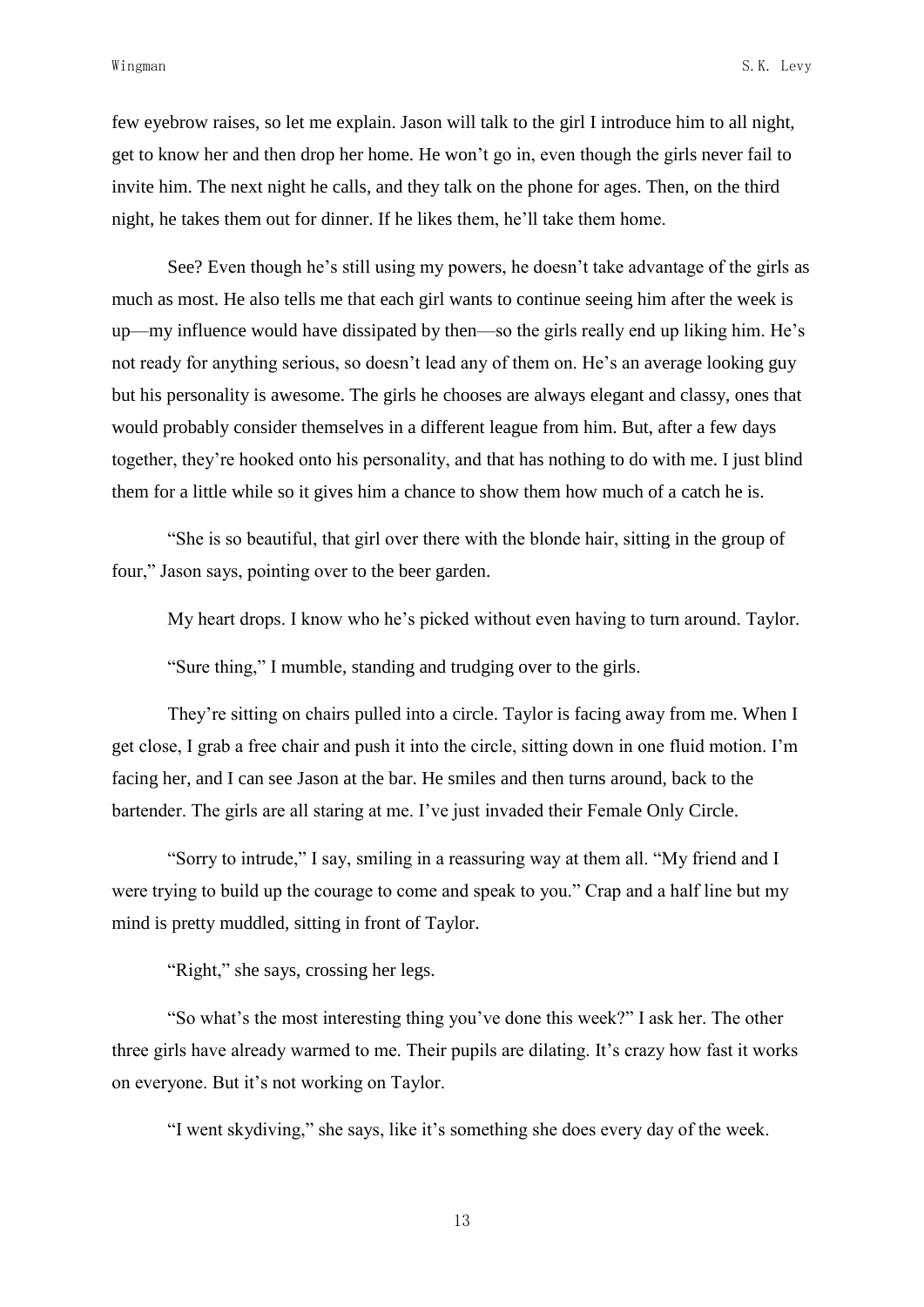"Skydiving?" I repeat, my voice rising to an uncharacteristic pitch. "That"s amazing, what was it like?"

She actually looks at me now. After a moment her eyes soften. "It was incredible," she says, smiling. But it's not the usual dreamy smile I'm used to. It's a genuine one. This is taking me off-guard.

"Did you want to come over to the bar and meet my friend?" I ask, my stomach twisting as I force the words out. "That sounds like something we"d both love to hear."

"No, I"m fine here with my friends," Taylor replies.

What The Actual Fuck.

"I"ll come over," one of the other girls pipes up.

"Me too!" Another one says.

"Yeah, we'll come," the third and last of the group reiterates for me.

Taylor looks at each of her friends, her expression puzzled.

She isn"t affected by my powers.

"Uh, um," I say, confused and embarrassed, interacting with a "sober" girl. The girl sitting next to Taylor is blonde as well. I get an idea. "Yeah, sure thing, he'd love to meet you," I say to the other blonde.

"Awesome," she says, standing right away. I follow suit. "I"m Nat, what was your name again? You look like a really nice guy, kind of familiar, are you from around here?"

Okay, so I"m not losing my touch, "cause Nat"s under my influence hard, so what"s the deal with Taylor?

"I"m Ross," I say, taking her hand and leading her over to the bar. She babbles a bit more but I don"t answer her. I just want to get back to Taylor.

I clap Jason on the shoulder. "Nat, this is my friend, Jason." They lock eyes and the connection is formed. Jason looks at me for a moment, slightly confused, but then shrugs and invites Nat to sit with him. He was expecting Taylor, but Nat is still very pretty, and she"s blonde, so he can"t really pull me up.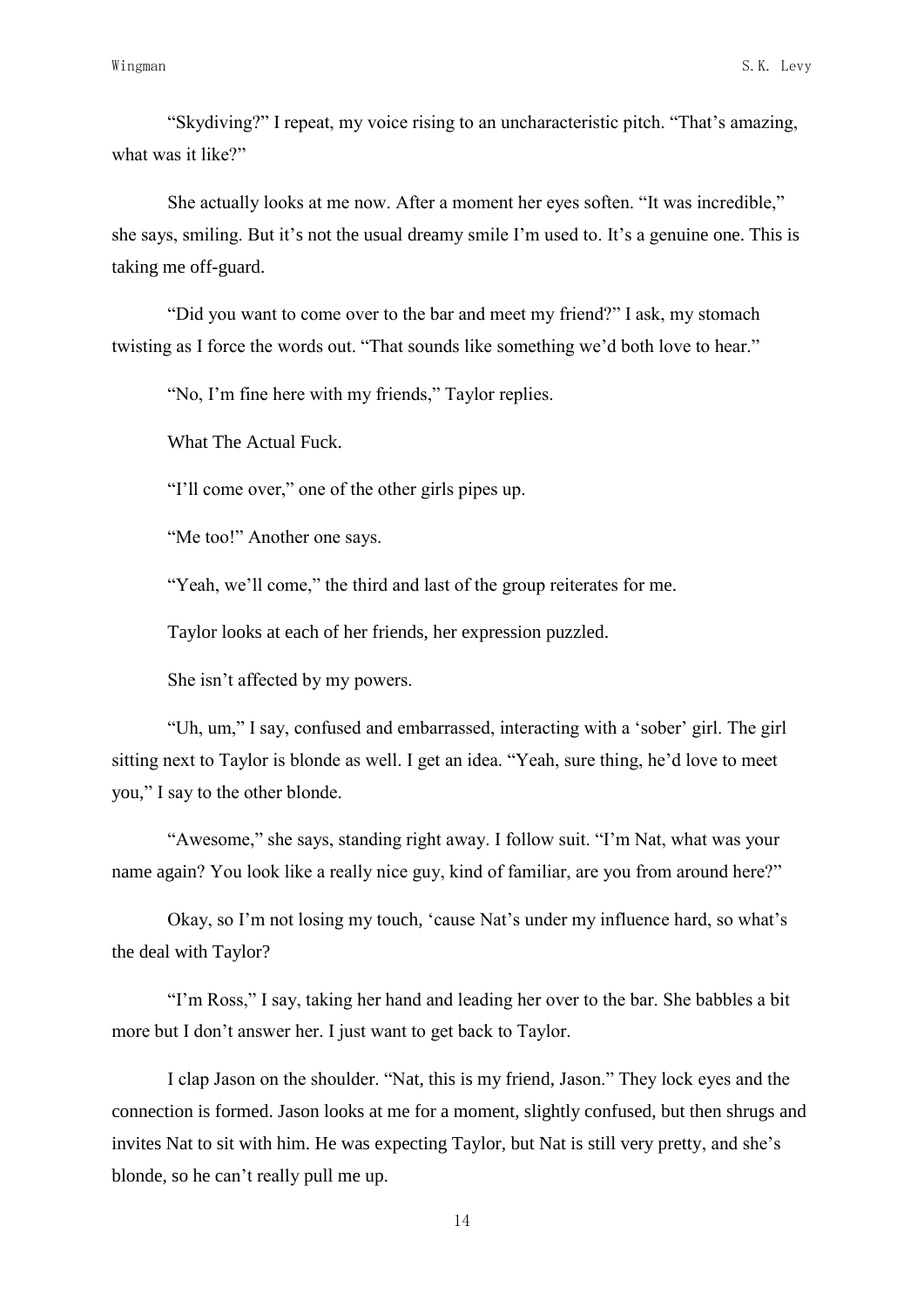I"ve had enough drinks so turn and walk straight back to the group of girls.

"Hey," I say, announcing my return. "They seemed to hit it off straight away, mind if I join you again?" I direct my question at Taylor, but it"s the other two who answer.

"No, of course, come sit!" they say, much too full of enthusiasm.

"Thanks," I say sitting down. "So, can you tell me what the best thing about skydiving was?"

Taylor laughs before answering. "Definitely the free fall. Have you been?"

"No, I"m not great with heights," I reply.

"It's a surreal experience, it doesn't really seem like you're that high above the ground, so I think you"d be fine."

"I"m not sure," I say, running my fingers through my hair. Damn, I spent ages styling it and I"ve probably just ruined it! My nerves are getting the better of me. The other two girls look like they want to ask me something, so I start speaking again. "What other extreme sports have you done?"

She smiles. It's so innocent. I'm used to the 'I want sex now' smile girls give my friends or the "dreamy out of it" smile girls under my influence give me. Taylor is a breath of fresh air. She makes me feel every bit of my Virginity.

"I"ve been bungy jumping in New Zealand but that"s the extent of my adrenalin highs," she replies, looking at me the whole time.

"You must be pretty brave," I say, trying to compliment her. "What was bungy jumping like?"

Her eyes light up and she leans forward in her seat, closer to me. I must be doing something right. "It was terrifying!" she begins. "Scarier than skydiving, because you have to jump off the landing yourself, whereas I went tandem skydiving so the instructor pushes you out of the plane. And it's more painful, the pull back hurts."

"What was New Zealand like?" I ask, not wanting her to stop talking.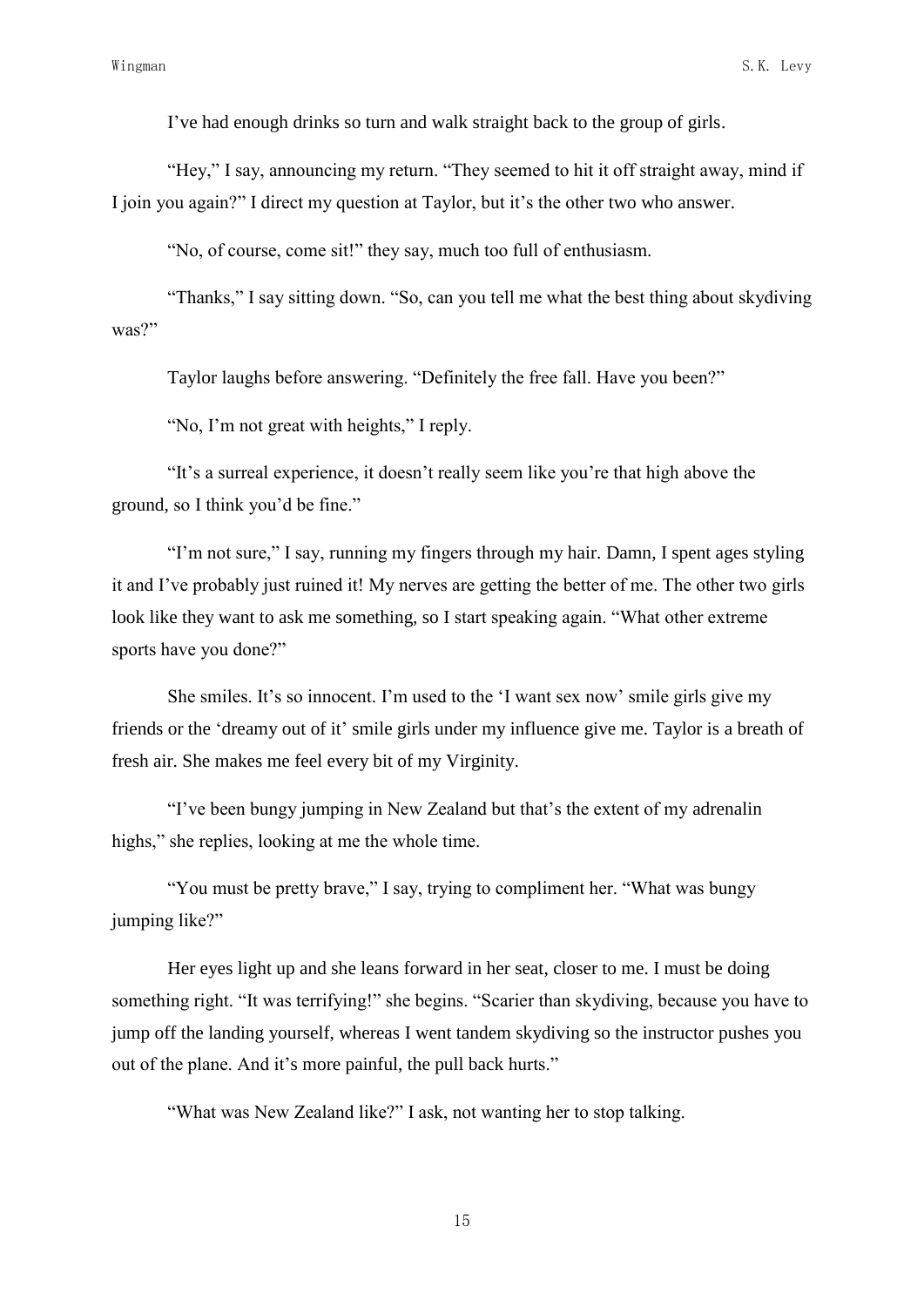She"s mesmerising. She tucks some loose hair behind her ear before telling me about New Zealand. I have an urge to run my fingers through her hair. It's short, cut just above her shoulders and she has a fringe, which adds to the innocence, and suits her. I keep asking her questions, never wanting her to stop. This is my first ever real conversation with a girl.

Later on I notice that her friends have both left. I don"t remember when that happened. I don't even know what the time is. And I don't care. This girl is immune to my super power. I cannot blow this. This enormity of my situation dawns on me and I feel the blood rush out of my face.

"Are you okay?" Taylor asks, leaning forward and resting her hand on my knee.

Oh god. Oh dear god. This is amazing. But I have no clarity for words. Multi-tasking. Difficult. When. Near. Taylor.

"You just make me nervous," I say. Oh, SO smooth, Ross. Jesus.

She smiles, less innocent, more... sexy? Is that a sexy smile directed toward the king of being friend zoned?

"Is that why you were rude before?" she asks.

"When you first spoke to me?" I question.

"Yeah"

"No. Well, yes. You did make me nervous, but I really was staring into space thinking of things. I"ve had a crap day." I grimace.

"How come?" she asks.

Hmmm how do I answer this question without bringing my 'job' into the conversation? "Just a guy I know being a massive arsehole, I"m pretty sure our friendship is over."

"I'm sorry," Taylor says. "Hopefully your night's going better?"

"You have made my week, Taylor," I say, eliciting a huge grin from her, which I mirror. I cannot hold on any longer. I've got to make sure I don't lose this amazing person. "May I please have your number?"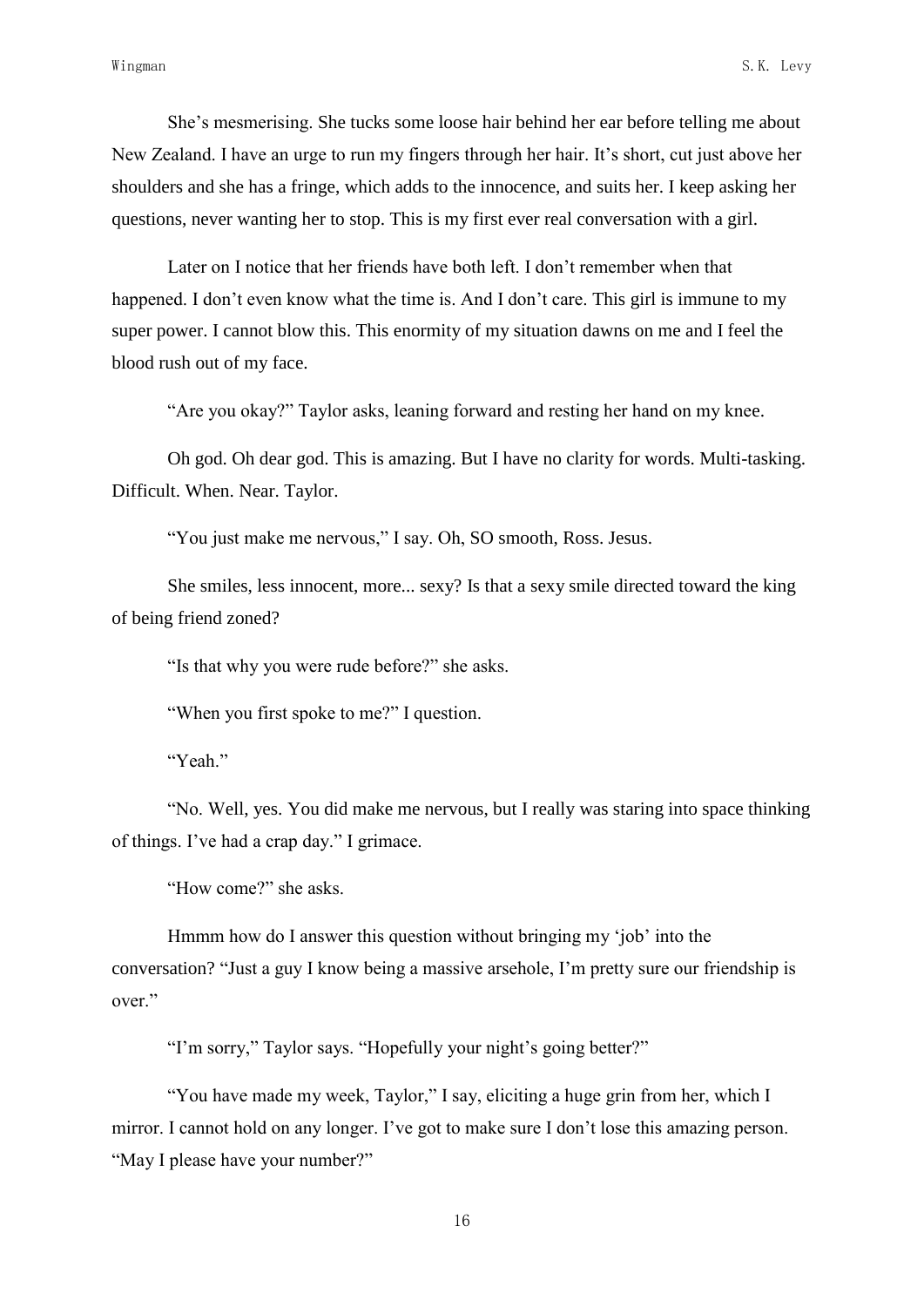"Sure," she says, holding out her hand. I give her my phone, trying to act cool. The shaking hands and goof-ball smile probably give me away though. She puts her number in and hands it back to me.

"Thank you," I say, hoping that it was her real number. I"m not tacky enough to call her now under the pretence that "she can have my number too." Such a rookie error. "Did you want to get out of here?" I ask. Maybe we could get some ice-cream or something.

"Yep, I'd like that," she says. I stand and take her hand, helping her up. "I'll just go to the bathroom and let my friends know where I"m going, meet you by the door?" she asks.

I nod and head over to the entrance. I unlock my phone. She put her name in under "Taylor Xx." Argh, I melt. I can see her coming back. She reaches out to me and I take her hand, then she leads me out of the club.

"Where did you want to go?" I ask.

"You said you only live ten minutes away, I"m a bit further," she replies.

"Huh?" I am clueless.

"Wait, what did you mean by 'get out of here'?"

"Like, dessert or something?" I say, knowing I sound like a complete idiot.

"Oh," she says, looking at her feet. "Oh, I feel stupid."

"What, no, don"t feel stupid, I"m sorry!" I apologise.

"You seemed so keen back in there." She nods back toward the club.

"Taylor," I say, making her look at me. "I am Very Keen. But I want to take you out for dinner and go to a movie and talk with you and get to know who you are first. You are so captivating."

She blushes. "That"s really nice, most guys just want to take me home for the night. It's depressing actually."

"I"m not going to lie, I would love to do just that because you are so beautiful and I"ve been able to hold an awesome conversation with you all night." She grins, so I know I"ve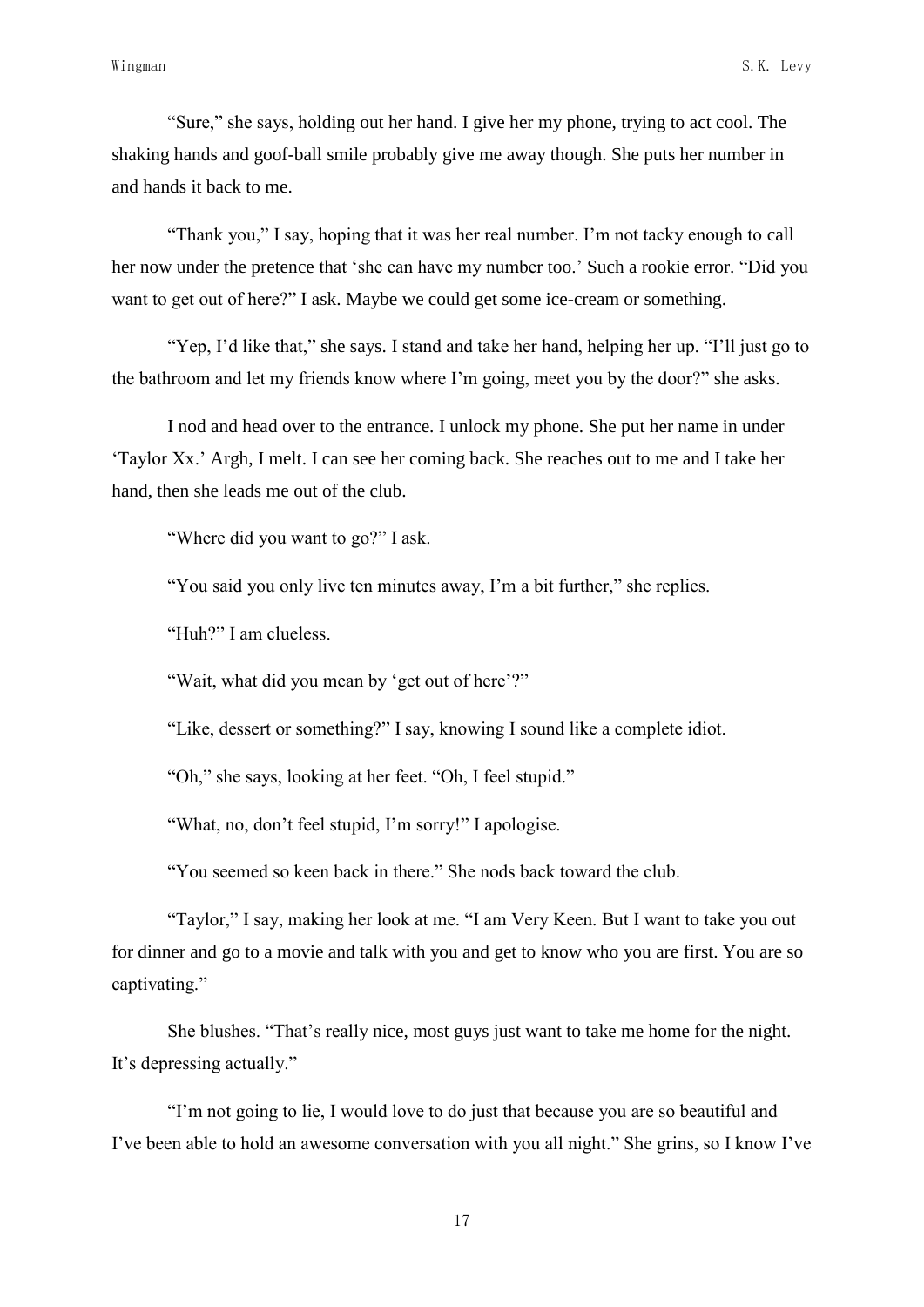made up for my unintentional sex invite. "But, like I said, you seem special, and I"d really like to take you out for dinner first."

"That sounds perfect," she says. "So what did you want to do now then?"

"How do you feel about ice-cream?"

"I feel very fond of it. Cold Rock?"

"Done."

\*\*\*

So it's two weeks later and I've just taken Taylor out to our fourth dinner. We've hung out a few other times as well and I still can"t believe that I"m not hallucinating. You know, I actually told her I had my own marketing business when she asked what I did for a living. Yeah, I suck. But how can I tell her about my super power? And I still don't know how she's not affected by it. I also didn"t mention that I"m A Virgin. And out of *all of that*, I was the most terrified of admitting my complete inexperience with women. She did ask me if I wanted to come inside one night after dinner, but I totally freaked out and deflected the question. I'm fairly sure she noticed my non-answer and—

"Ross?" Taylor says from the passenger seat of my car.

"Oh, sorry, I was just thinking," I reply. Crap. I need to stop zoning out so much.

She laughs, "Yes, I know. I said we're almost at my place and my housemate's not home tonight."

"Oh," I reply. I feel a bit anxious. I pull up in front of her driveway.

"You should park," she instructs.

"Okay." I roll forward to an empty space and turn the engine off, still feeling that strange anxiety.

"Do you want to come inside?" Here it is again. The second invite. Her tone of voice suggests that 'inside' may have a double entendre.

Of course I jinxed myself with my previous thoughts. "Uh, look, Taylor, I should probably tell you something."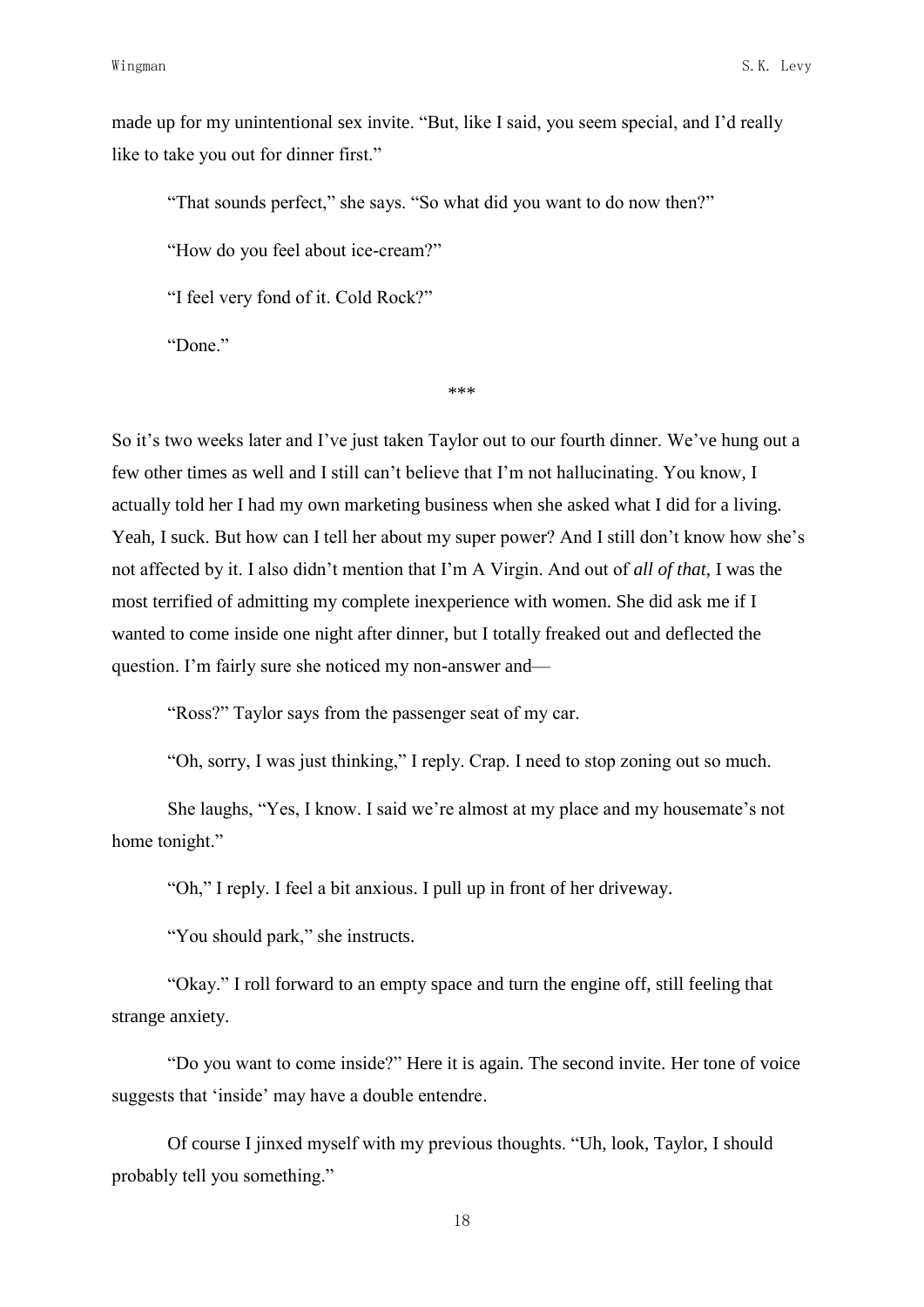"Is everything alright?" she asks, her tone reverting to worried.

I turn towards her but am unable to look her in the eye. "Yes, everything is fine, don"t be worried. I just have to tell you something *really* embarrassing." Here it is. Here is the dreaded Virgin Conversation.

"Okay," she says.

My breathing speeds up. I'm so freaking nervous. "Alright, so, I'm, um, a virgin."

Silence.

"Ohhh"—it sounds like dawning comprehension—"that explains a lot."

"Far out," I say, frowning. "Am I that obvious?"

"The way you dodged my question the other day, about coming inside. The whole "do you want to get out of here?" misunderstanding, and why you"re taking things nice and slow—don't get me wrong, it's so much better than what I've been exposed to before."

"Really?" I say, incredulity evident in my tone.

"Ross, I"m not that experienced either, so don"t worry. I really like you, and I think you really like me too, so that means it's going to be awesome." I can feel my heart pounding behind my ribs. "Can I ask why you're still a virgin?"

I remain silent for a moment, weighing up my options. I decide to be honest. I do really like her. "Please don"t freak out, because this is going to sound weird." She smiles in a reassuring way. I exhale and continue. "I do own a marketing business, but I market myself. I have a, well it's a... super power"—I pause, waiting for her to laugh at me, but her expression remains unfazed—"and I call it my wingman influence. I can somehow make any girl interested in anyone I like."

"Oh, that"s what happened at the club with my friends when we first met!" she exclaims.

"Yeah, exactly," I say, feeling a bit shocked at her acceptance. "But it means that every girl I meet immediately wants to be best friends with me—nothing more. Ever. I can make them interested in any guy just by introducing them, but no girl has ever been interested in *me* that way. Except you," I finish.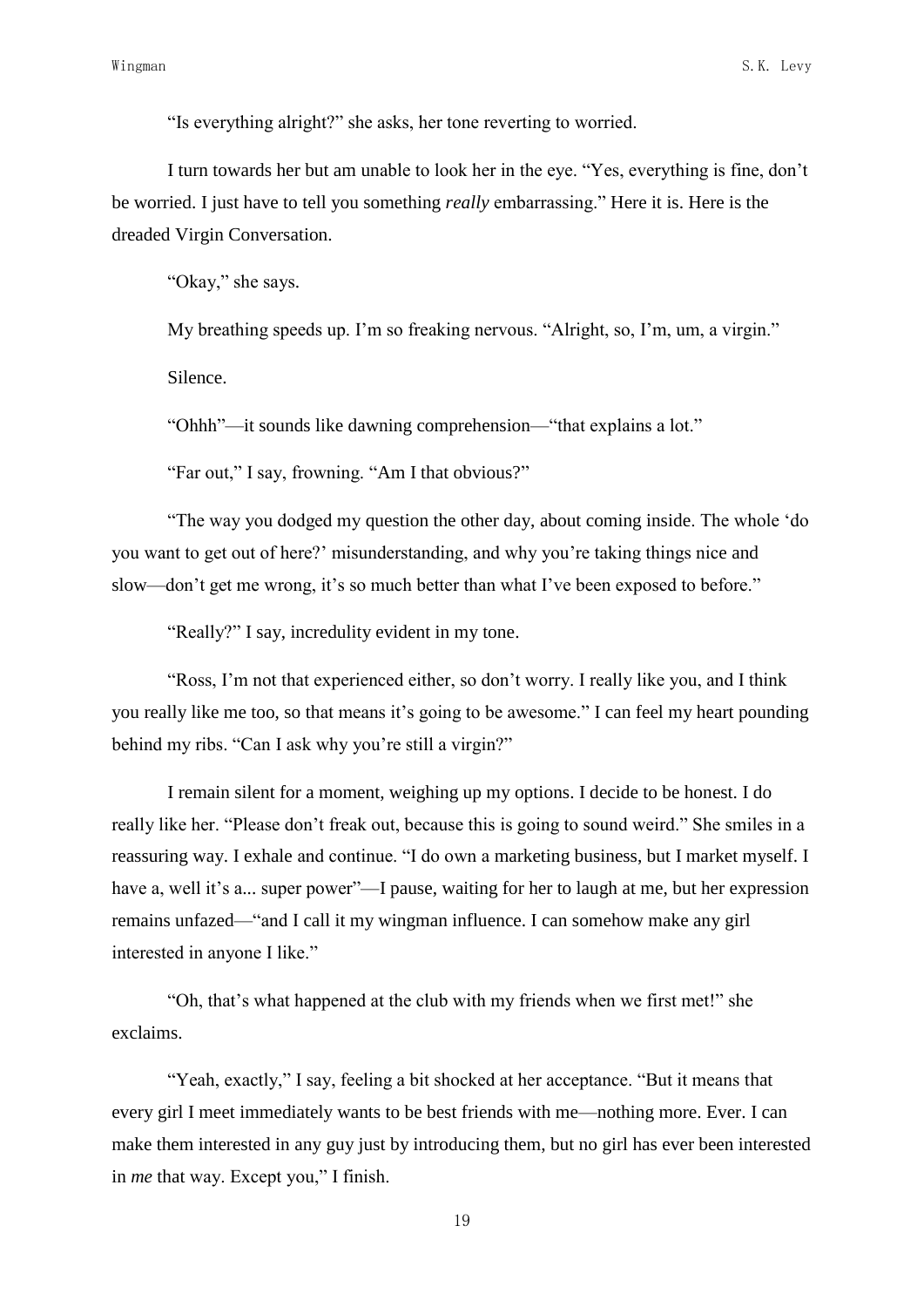"So you"re not human either?" she says.

I process that sentence for about a minute. "Okay, two things," I say. "One. Not human? And two. Either?"

She laughs at me. "Okay, now it looks like I"ve got to explain some stuff to you." I try to keep my face blank, impress her with my nonchalance, but I can feel my eyes bulging and my eyebrows straining to remain in a neutral position. "So this "super power" of yours gives you a certain influence over humans, but not over your own people—the supernatural—like me," Taylor explains.

"My own people?"

"Leviathans."

"Leviawhatnows?" My mind has frozen.

"There are hardly any of us left, pure-breds at least," Taylor says. She tucks a stray lock of hair behind her ear, like she's talking about something completely mundane, not the fact that we are Not Human. "My parents are both human, but are carriers of the supernatural Leviathan gene. It's recessive, so I had to get one from each of my parents to be born as a supernatural being, rather than normal. It would have been the same for you."

"And how do you know this?" I ask.

"There's a group of Leviathans that track down people like us, people who would never know what they really are, and they explain everything to you. Obviously they haven"t found you yet," she adds.

"Yeah. Obviously."

"I know how much it is to take in," she says, leaning forward and taking my hands. "But you"ve known for ages that you"re different, who else do you know that has a superpower?" I grumble something incoherent in response before she replies. "We have so much time for me to explain. Let's go and get a drink and I'll fill you in on everything and show you my super-power."

"A drink inside your place?" I ask, finally meeting her eyes. "What"s your power?"